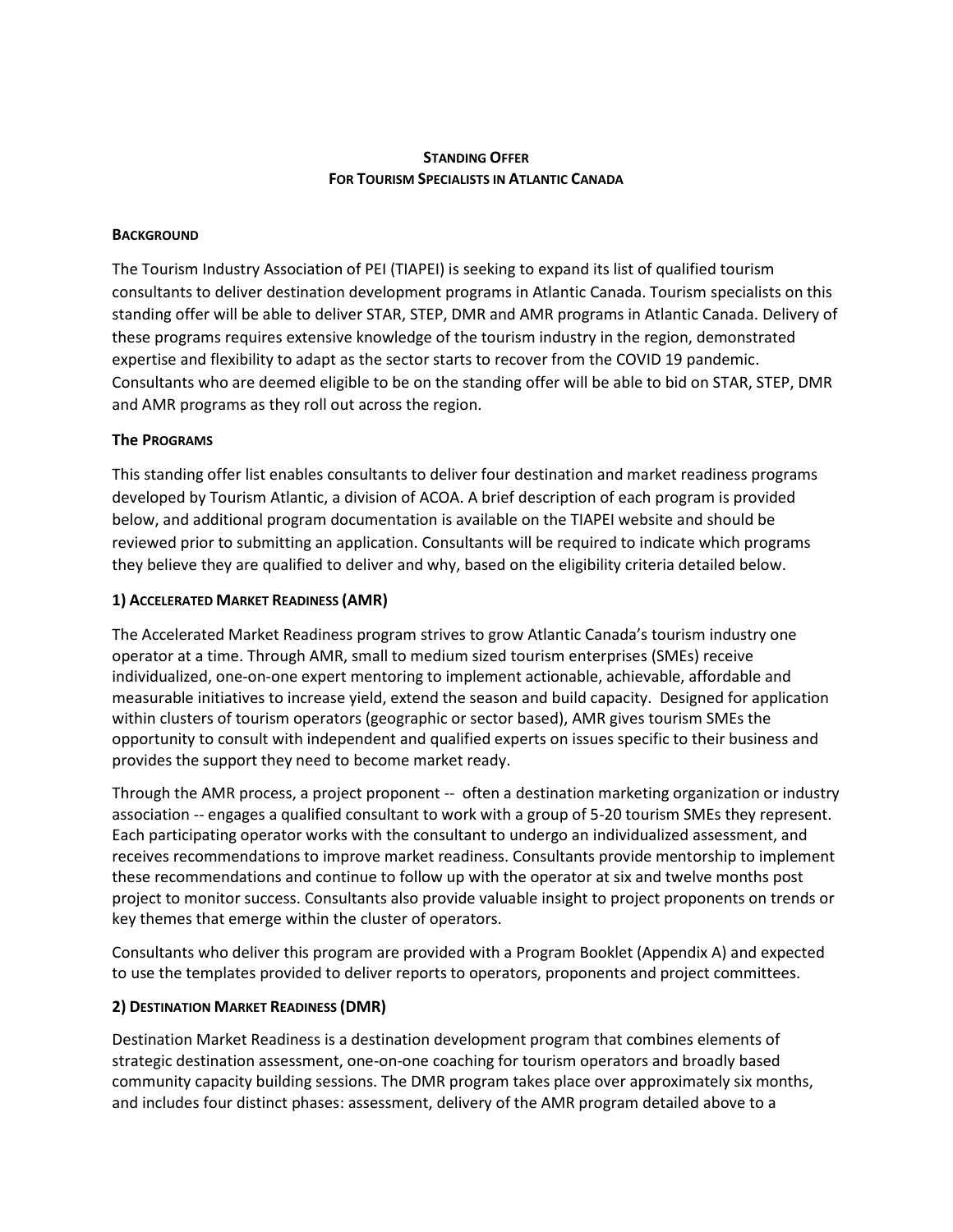minimum of five individual operators, capacity building sessions for the broader community of stakeholders, and reporting/mentoring.

Through the assessment, the consultant should identify potential strengths, weaknesses and opportunities for tourism development in the community. AMR with individual operators will further highlight overarching trends in the sector for broader community development. The capacity building component should reflect these findings and provide the broader community of stakeholders the opportunity to learn more on key themes of relevance to the area. The final reporting and mentoring will ensure the destination has support as it begins to implement recommendations.

Consultants who deliver this program, as well as participating communities, are provided with a program booklet (Appendix B).

## **3) STRATEGIC TOURISM EXPANSION PROGRAM (STEP)**

Tourism Atlantic's Strategic Tourism Expansion Program (STEP) is an innovative and comprehensive process that addresses gaps that exist within Atlantic Canadian communities around experiential tourism. Through analysis and visioning, STEP creates the unified stream of thinking required to invent and grow dynamic travel destinations. STEP provides communities (and entrepreneurs) with an understanding of destination development, industry trends and experiential tourism development. It engages community leaders and other stakeholders in the design and execution of actionable, sustainable tourism development plans.

Through the STEP process, a project proponent engages a qualified consultant to facilitate and lead the community through the STEP program, which takes place over the span of at least twelve months. There are seven distinct phases within the STEP process and accompanying tools, outlined in the program guide (Appendix C).

# **4) STRATEGIC TOURISM FOR AREAS AND REGIONS (STAR)**

The Strategic Tourism for Areas and Regions (STAR) program is a regional tourism development program built to support economic growth in large tourism regions in Atlantic Canada with proven tourism success, by encouraging strategic and collaborative destination development. This customized tourism development program guides destinations through the STAR process; a series of practical activities and capacity building sessions that focus on strategic and sustainable tourism planning.

The Strategic Regional Tourism Plan**,** which results from the process, is tailored to the region and considers economic, environmental and social/cultural elements that are relevant and beneficial to tourism in the region. Input and active participation from the tourism industry, local organizations, communities and residents is critical to the success of STAR. The process spans over approximately twelve months, with implementation support provided over the next twelve months. There are seven distinct phases for the STAR program, which are outlined in the program guide (Appendix D).

## **ELIGIBILITY CRITERIA**

To be eligible to deliver AMR, DMR, STEP and/or STAR, proposals must clearly demonstrate that the tourism consultant has the following **required experience**:

• At least 5 years of experience in tourism destination planning or tourism product readiness development.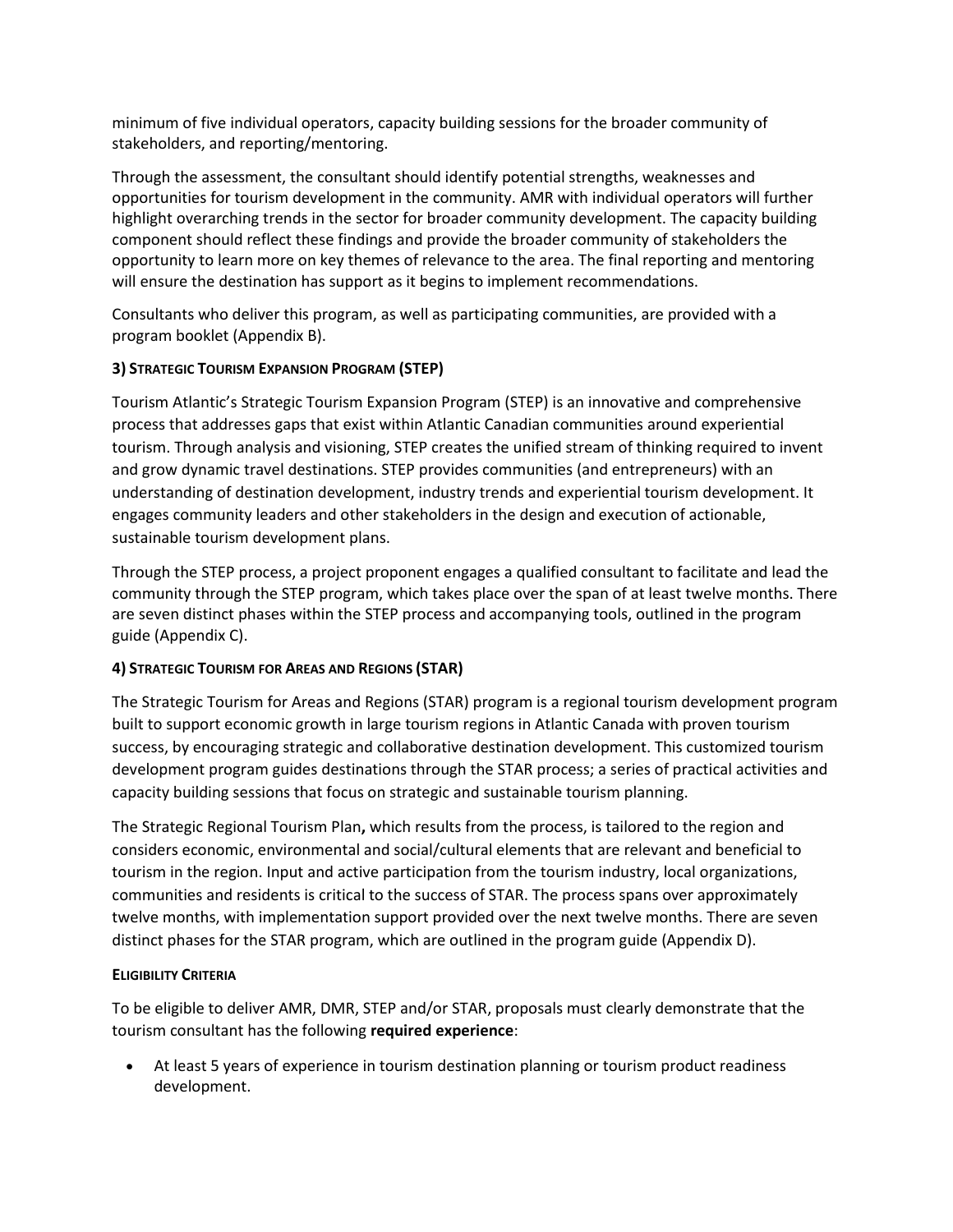- Proven and strong facilitation skills.
- Experience working with tourism groups and/or tourism operators.
- Strong knowledge of Atlantic Canada's tourism sector including key stakeholders, relevant strategies and the importance of product and cluster development.
- Demonstrated knowledge of tourism industry trends.

Additional criteria will be required, specific to each program. Applications should clearly state which programs the consultant is applying to deliver, and provide demonstrated understanding of the program objectives. In addition to the required experience above, the consultant should also include how they meet the following **program eligibility criteria**, specific to each program they wish to deliver:

| <b>AMR &amp; DMR</b>         | <b>STEP</b>                       | <b>STAR</b>                          |
|------------------------------|-----------------------------------|--------------------------------------|
| Demonstrated experience      | Demonstrated experience working   | Demonstrated experience working      |
| providing one on one         | with communities in tourism       | with multiple communities or large   |
| mentoring to tourism         | planning and development.         | regions in tourism planning and      |
| operators.                   |                                   | development.                         |
|                              | Demonstrated experience in        |                                      |
| Demonstrated knowledge of    | tourism product development.      | Demonstrated experience in tourism   |
| business planning and        |                                   | product development.                 |
| operational planning.        | Demonstrated experience leading   |                                      |
|                              | industry groups through strategic | Demonstrated experience facilitating |
| Demonstrated experience in   | discussions.                      | broad groups of stakeholders from    |
| strategic assessment and     |                                   | differing sectors.                   |
| planning in tourism.         | Demonstrated experience           |                                      |
|                              | developing strategic and/or       | Demonstrated experience in           |
| Demonstrated experience      | tactical documents through an     | balancing and integrating different  |
| identifying key themes,      | iterative process.                | strategic priorities from varied     |
| challenges and opportunities |                                   | stakeholders.                        |
| among a varied group of      |                                   |                                      |
| stakeholders.                |                                   | Demonstrated experience developing   |
|                              |                                   | strategic and/or tactical documents  |
|                              |                                   | through an iterative process.        |

#### **PROPOSAL REQUIREMENTS**

Applicants should review these guidelines in their entirety before submitting a proposal. Incomplete or ineligible proposals will not be considered. Applicants must state which programs they are applying to deliver, and proposals must clearly demonstrate that **required experience** and **program eligibility criteria** are met.

If consultants are applying as a group, team or firm to deliver these programs, they must clearly link each team member to the required expertise and discuss how the team would work together to deliver these programs. Please note that groups who are deemed eligible must include all team members in any subsequent project bids.

Additionally, proposals should clearly demonstrate the following: